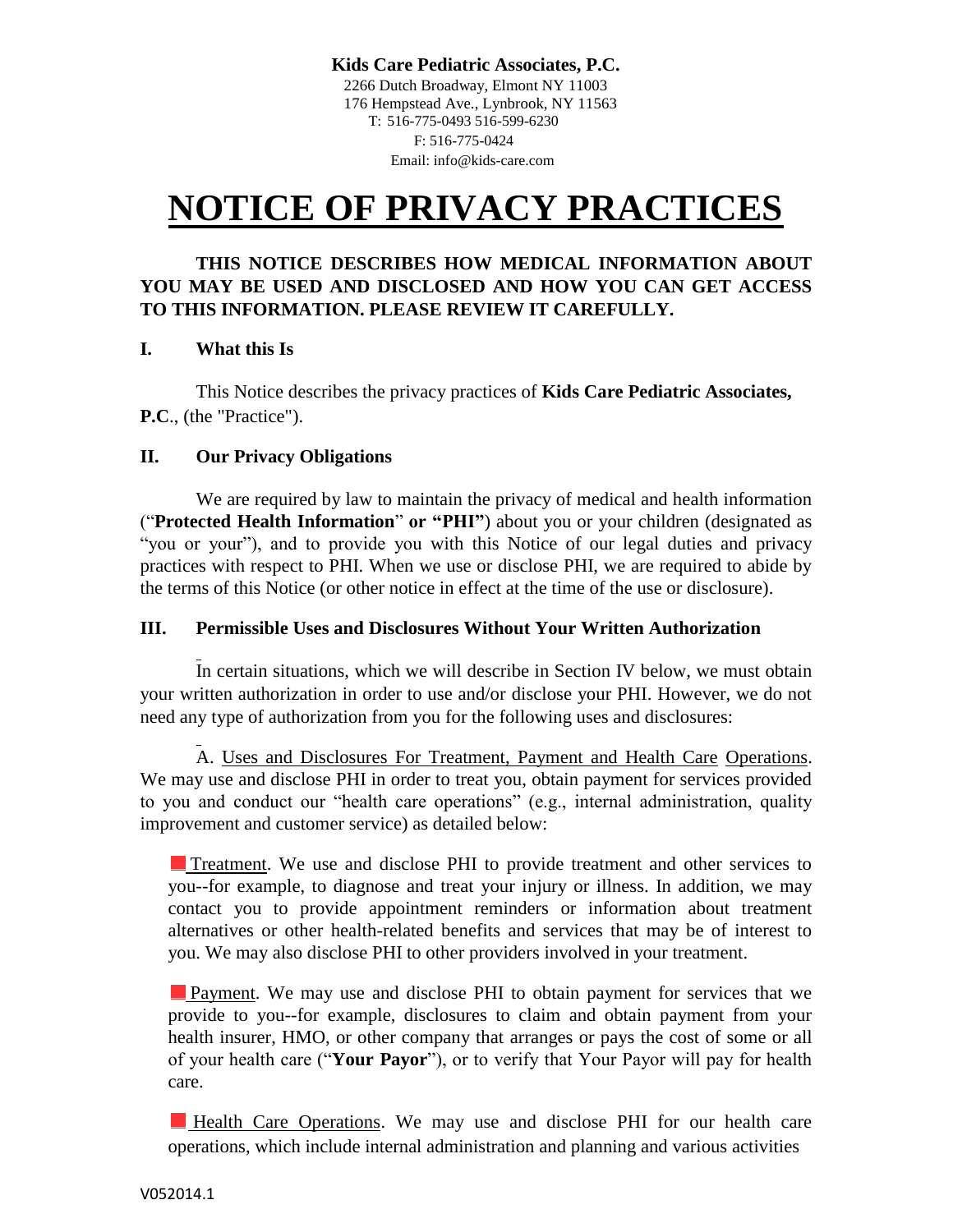## **Kids Care Pediatric Associates, P.C.**

that improve the quality and cost effectiveness of the care that we deliver to you. For example, we may use PHI to evaluate the quality and competence of our physicians, nurses and other health care workers. We may disclose PHI to our office manager in order to resolve any complaints you may have and ensure that you have a pleasant visit with us.

We may also disclose PHI to your other health care providers when such PHI is required for them to treat you, receive payment for services they render to you, or conduct certain health care operations, such as quality assessment and improvement activities, reviewing the quality and competence of health care professionals, or for health care fraud and abuse detection or compliance.

B. Disclosure to Relatives Close Friends and Other Caregivers. We may use or disclose PHI to a family member, other relative, a close personal friend or any other person identified by you when you are present for, or otherwise available prior to, the disclosure. If you object to such uses or disclosures, please notify the Office Manager.

If you are not present, you are incapacitated, or in an emergency circumstance, we may exercise our professional judgment to determine whether a disclosure is in your best interests. If we disclose information to a family member, other relative or a close personal friend, we would disclose only information that is directly relevant to the person's involvement with your health care or payment related to your health care. We may also disclose PHI in order to notify (or assist in notifying) such persons of your location, general condition or death.

C. Public Health Activities. We may disclose PHI for the following public health activities: (1) to report health information to public health authorities for the purpose of preventing or controlling disease, injury or disability; (2) to report child abuse and neglect to public health authorities or other government authorities authorized by law to receive such reports; (3) to report information about products and services under the jurisdiction of the U.S. Food and Drug Administration; (4) to alert a person who may have been exposed to a communicable disease or may otherwise be at risk of contracting or spreading a disease or condition; and (5) to report information to your employer as required under laws addressing work-related illnesses and injuries or workplace medical surveillance.

D. Victims of Abuse, Neglect or Domestic Violence. If we reasonably believe you are a victim of abuse, neglect or domestic violence, we may disclose PHI to a governmental authority, including a social service or protective services agency, authorized by law to receive reports of such abuse, neglect, or domestic violence.

E. Health Oversight Activities. We may disclose PHI to a health oversight agency that oversees the health care system and is charged with responsibility for ensuring compliance with the rules of government health programs such as Medicare or Medicaid.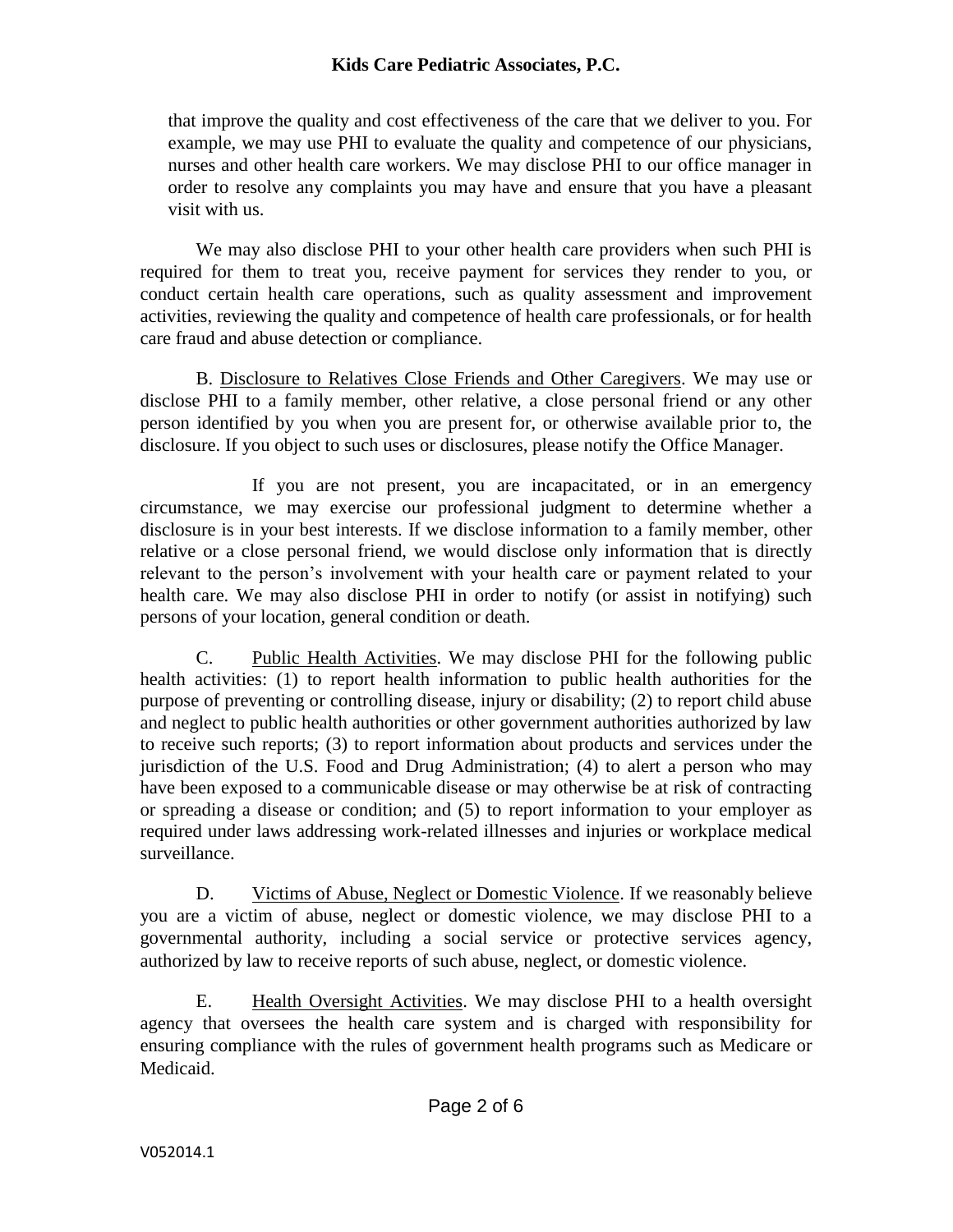F. Judicial and Administrative Proceedings. We may disclose PHI in the course of a judicial or administrative proceeding in response to a legal order or other lawful process.

G. Law Enforcement Officials. We may disclose PHI to the police or other law enforcement officials as required or permitted or permitted by law or in compliance with a court order or a grand jury or administrative subpoena.

H. Decedents. We may disclose PHI to a coroner or medical examiner as authorized by law.

I. Organ and Tissue Procurement. We may disclose PHI to organizations that facilitate organ, eye or tissue procurement, banking or transplantation.

J. Research. We may use or disclose PHI without your consent or authorization if an Institutional Review Board/Privacy Board approves a waiver of authorization for disclosure.

K. Health or Safety. We may use or disclose PHI to prevent or lessen a serious and imminent threat to a person's or the public's health or safety.

L. Specialized Government Functions. We may use and disclose PHI to units of the government with special functions, such as the U.S. military or the U.S. Department of State under certain circumstances required by law.

M. Workers' Compensation. We may disclose PHI as authorized by and to the extent necessary to comply with laws relating to workers' compensation or other similar programs.

N. As required by law. We may use and disclose PHI when required to do so by any other law not already referred to in the preceding categories.

## **IV. Use and Disclosures Requiring Your Written Authorization**

A. **Use or Disclosure with Your Authorization**. For any purpose other than the ones described in Section III, we only may use or disclose PHI when (1) you give us your authorization on our authorization form ("**Your Authorization**"). For instance, you will need to execute an authorization form before we can send your PHI to your life insurance company, to your child's camp or school, or to the attorney representing the other party in litigation in which you are involved.

B. Special Authorization. Confidential HIV-related information (for example, information regarding whether you have ever been the subject of an HIV test, have HIV infection, HIV-related illness or AIDS, or any information which could indicate that you have ever been potentially exposed to HIV) will never be used or disclosed to any person without your specific written authorization, except to certain other persons who need to know such information in connection with your medical care,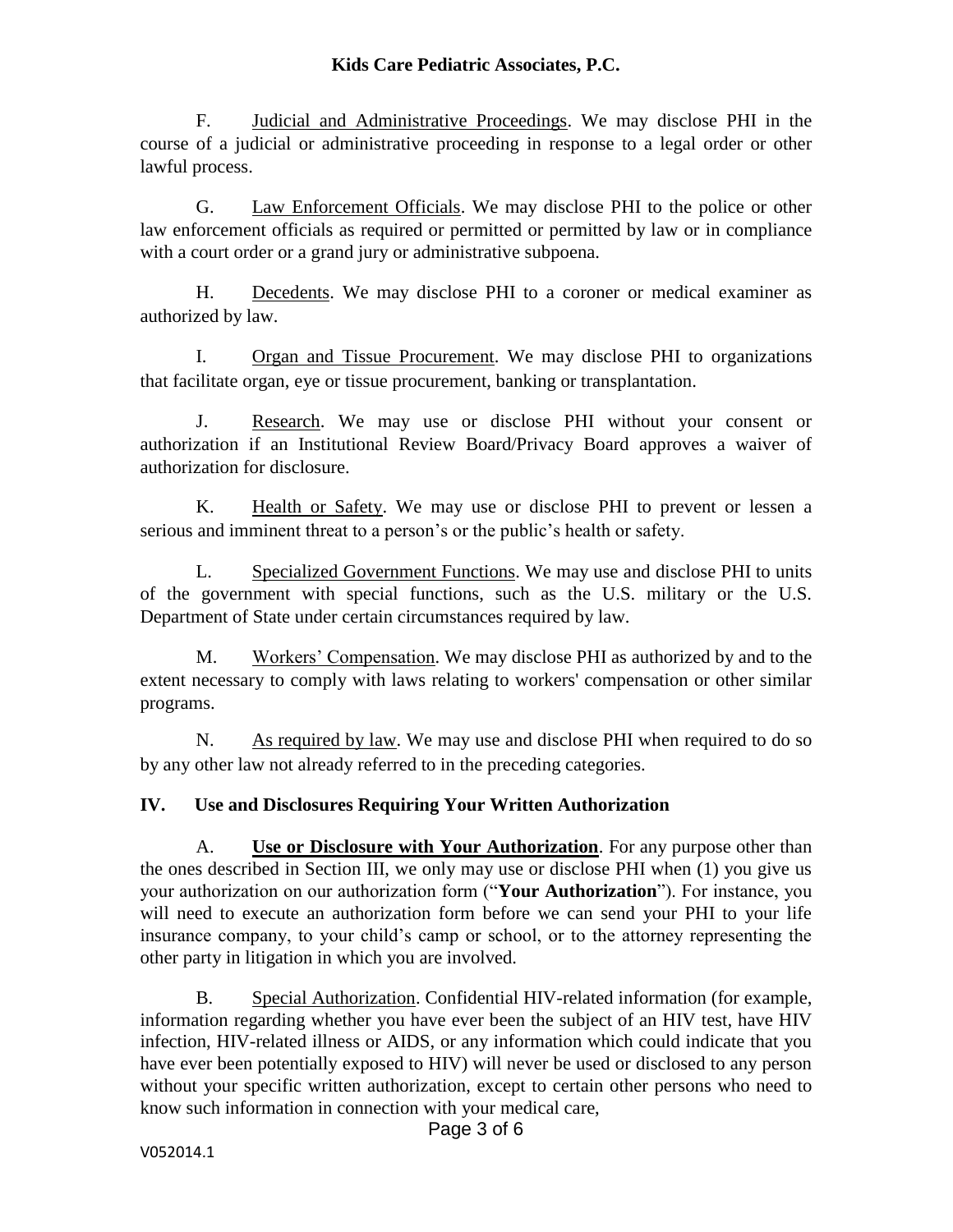and, in certain limited circumstances, to public health or other government officials (as required by law), to persons specified in a special court order, to insurers as necessary for payment for your care or treatment, or to certain persons with whom you have had sexual contact or have shared needles or syringes (in accordance with a specified process set forth in New York State law) . This special written authorization ("**Your Special Authorization**") is a New York State approved form which is a separate document from Your Authorization.

There is only one type of disclosure of confidential HIV related information which is permitted with Your Authorization, as opposed to Your Special Authorization: disclosures to a third party payor for any reason other than obtaining payment for health care services rendered to you.

C. Marketing Communications. We must also obtain your written authorization ("**Your Marketing Authorization**") prior to using your PHI to send you any marketing materials. (We can, however, provide you with marketing materials in a face-to-face encounter, without obtaining Your Marketing Authorization. We are also permitted to give you a promotional gift of nominal value, if we so choose, without obtaining Your Marketing Authorization.) In addition, we may communicate with you about products or services relating to your treatment, case management or care coordination, or alternative treatments, therapies, providers or care settings. We may use or disclose PHI to identify health-related services and products that may be beneficial to your health and then contact you about the services and products.

You should take note that, if you are a parent or legal guardian of a minor, certain portions of the minor's medical record will not be accessible to you (for example, records relating to abortion, contraception and/or family planning services, or any other information discussed as **confidential** with your minor child)."

## **V. Your Individual Rights**

A. For Further Information; Complaints. If you desire further information about your privacy rights, are concerned that we have violated your privacy rights or disagree with a decision that we made about access to PHI, you may contact our Office Manager. You may also file written complaints with the Director, Office for Civil Rights of the U.S. Department of Health and Human Services. Upon request, the Office Manager will provide you with the correct address for the Director. We will not retaliate against you if you file a complaint with the Director or us.

B. Right to Request Additional Restrictions. You may request restrictions on our use and disclosure of PHI (1) for treatment, payment and health care operations, (2) to individuals (such as a family member, other relative, close personal friend or any other person identified by you) involved with your care or with payment related to your care, or (3) to notify or assist in the notification of such individuals regarding your location and general condition. All requests for such restrictions must be made in writing. While we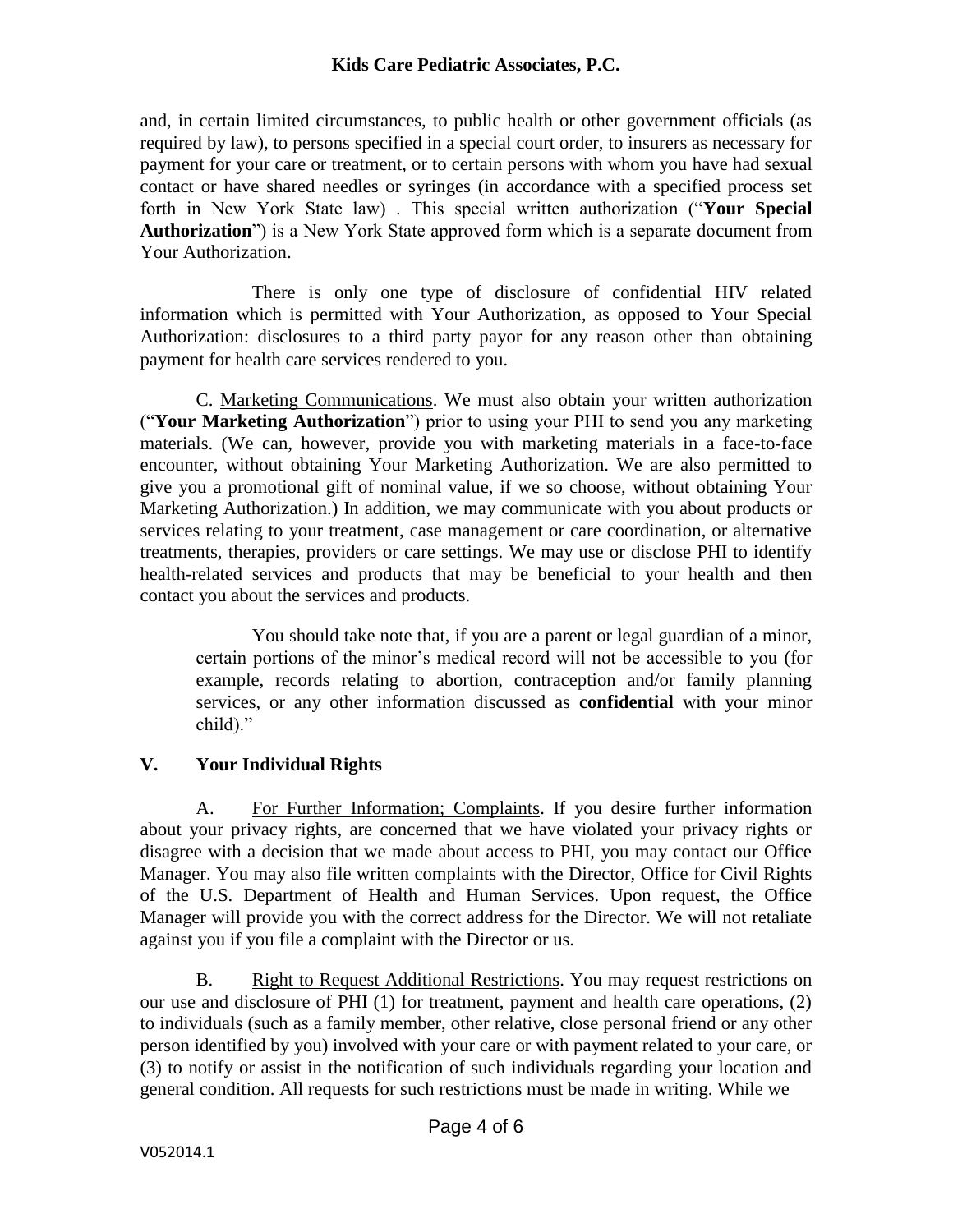will consider all requests for additional restrictions carefully, we are not required to agree to a requested restriction. If you wish to request additional restrictions, please obtain a request form from our Office Manager and submit the completed form to the Office Manager. We will send you a written response.

C. Right to Receive Confidential Communications. You may request, and we will accommodate, any reasonable written request for you to receive PHI by alternative means of communication or at alternative locations.

D. Right to Inspect and Copy Your Health Information. You may request access to your medical record file and billing records maintained by us in order to inspect and request copies of the records. All requests for access must be made in writing. Under limited circumstances, we may deny you access to your records. If you desire access to your records, please obtain a record request form from the Office Manager and submit the completed form to the Office Manager. If you request copies, we will charge you **\$0.75 (75 cents)**] for each page

> 1. 1. You should take note that, if you are a parent or legal guardian of a minor, certain portions of the minor's medical record will not be accessible to you (for example, records relating to venereal disease, abortion, or care and treatment to which the minor is permitted to consent himself/herself (without your consent) such as HIV testing, sexually transmitted disease diagnosis and treatment, chemical dependence treatment, prenatal care, care received by a married minor, and contraception and/or family planning services).

E. Right to Revoke Your Authorization. You may revoke Your Authorization, Your Special Authorization, or Your Marketing Authorization, except to the extent that we have taken action in reliance upon it, by delivering a written revocation statement to the Office Manager identified below. **[A form of Written Revocation is available upon request from the Office Manager.]** 

F. Right to Amend Your Records. You have the right to request that we amend PHI maintained in your medical record file or billing records. If you desire to amend your records, please obtain an amendment request form from the Office Manager and submit the completed form to the Office Manager. All requests for amendments must be in writing. We will comply with your request unless we believe that the information that would be amended is accurate and complete or other special circumstances apply.

G. Right to Receive An Accounting of Disclosures. Upon written request, you may obtain an accounting of certain disclosures of PHI made by us during any period of time prior to the date of your request provided such period does not exceed six years and does not apply to disclosures that occurred prior to April 14, 2003. If you request an accounting more than once during a twelve (12) month period, we will charge you [**\$5.00 per page**] of the accounting statement.